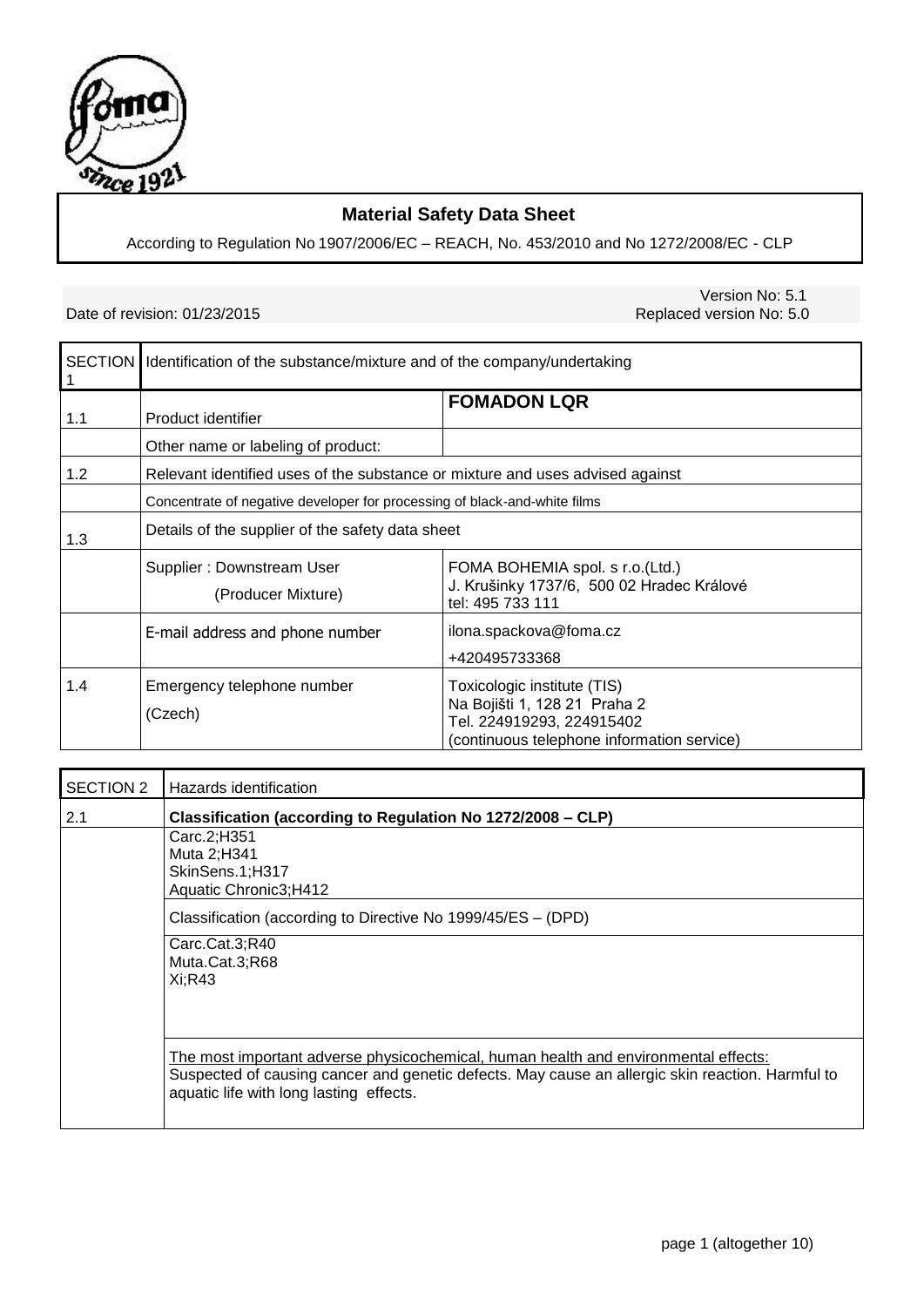| 2.2<br>Label elements (according to Regulation No 1272/2008/EC-CLP)           |                  |                                                                                          |  |  |
|-------------------------------------------------------------------------------|------------------|------------------------------------------------------------------------------------------|--|--|
| Identification of product                                                     |                  | <b>FOMADON LQR</b>                                                                       |  |  |
|                                                                               |                  |                                                                                          |  |  |
| hazard pictogram                                                              |                  |                                                                                          |  |  |
| signal word                                                                   |                  | warning                                                                                  |  |  |
| hazard                                                                        | H <sub>351</sub> | Suspected of causing cancer                                                              |  |  |
| statement(s) $(H7)$                                                           | H <sub>341</sub> | Suspected of causing genetic defects                                                     |  |  |
| phrases)                                                                      | H317             | May cause an allergic skin reaction                                                      |  |  |
|                                                                               | H412             | Harmful to aquatic life with long lasting effects.                                       |  |  |
| precautionary                                                                 | P <sub>102</sub> | Keep out of reach of children                                                            |  |  |
| Do not get in eyes, on skin, or on clothing.<br>P <sub>262</sub><br>statement |                  |                                                                                          |  |  |
| Avoid release to the environment<br>P273<br>$(P$ - phrases)                   |                  |                                                                                          |  |  |
|                                                                               | P <sub>501</sub> | Dispose of contents/container to collecting place for dangerous waste in                 |  |  |
|                                                                               |                  | accordance with national regulations.                                                    |  |  |
|                                                                               |                  | Contains: hydroquinone                                                                   |  |  |
|                                                                               |                  | FOMA BOHEMIA spol. s r.o., J. Krušinky 1737/6, 500 02 Hradec Králové<br>tel: 495 733 111 |  |  |

| l 2.3 | Other hazards                                                    |
|-------|------------------------------------------------------------------|
|       | The substance does not belong to the category of PBT, vPvB, SVHC |

| <b>SECTION 3</b><br>Composition/information on ingredients         |                                      |                      |                      |                     |                                      |                                                                                                                                                                          |                                                                |
|--------------------------------------------------------------------|--------------------------------------|----------------------|----------------------|---------------------|--------------------------------------|--------------------------------------------------------------------------------------------------------------------------------------------------------------------------|----------------------------------------------------------------|
| 3.2                                                                | <b>Mixtures</b>                      |                      |                      |                     |                                      |                                                                                                                                                                          |                                                                |
| Folder name                                                        | Registration<br>number               | Index<br>number      | <b>CAS</b><br>number | <b>ES</b><br>number | Content<br>$%$ in<br>the<br>solution | Classification                                                                                                                                                           |                                                                |
| Potassium<br>carbonate                                             | $01 -$<br>2119532646<br>$-36 - 0000$ | Not<br>available     | 584-06-7             | 209-529-<br>3       | < 6                                  | Eye Irrit.2;H319<br>Skin Irrit.2;H315<br>STOT SE 3;H335                                                                                                                  | Xi;R36/37/38                                                   |
| Hydroquinone                                                       | $01 -$<br>2119524016<br>$-51 - XXXX$ | 604-005-<br>$00 - 4$ | 123-31-9             | 204-617-<br>8       | < 1, 5                               | Carc.2;H351<br>Muta.2;H341<br>AcuteTox.4;H302<br>EyeDam.1;H318<br>SkinSens.1;H317<br>Aquatic Acute 1; H400<br>Aquatic Chronic1;H410<br>$M(acute) = 10$<br>$M(chronic)=1$ | CarcCat3;R40<br>MutaCat3;R68<br>Xn; R22<br>Xi;R41,R43<br>N;R50 |
| Trisodium<br>nitrilotriacetate<br>(Na3NTA)<br>(Dissolvine A<br>92) | $01 -$<br>2119519239<br>$-36 - 0002$ | 607-620-<br>$00 - 6$ | 5064-31-<br>3        | 225-768-<br>6       | < 1                                  | AcuteTox4;H302<br>Eye Irrit.2;H319<br>Carc.2;H351                                                                                                                        | Xn; R22<br>Xi;R36<br>Carc.Cat3;R40                             |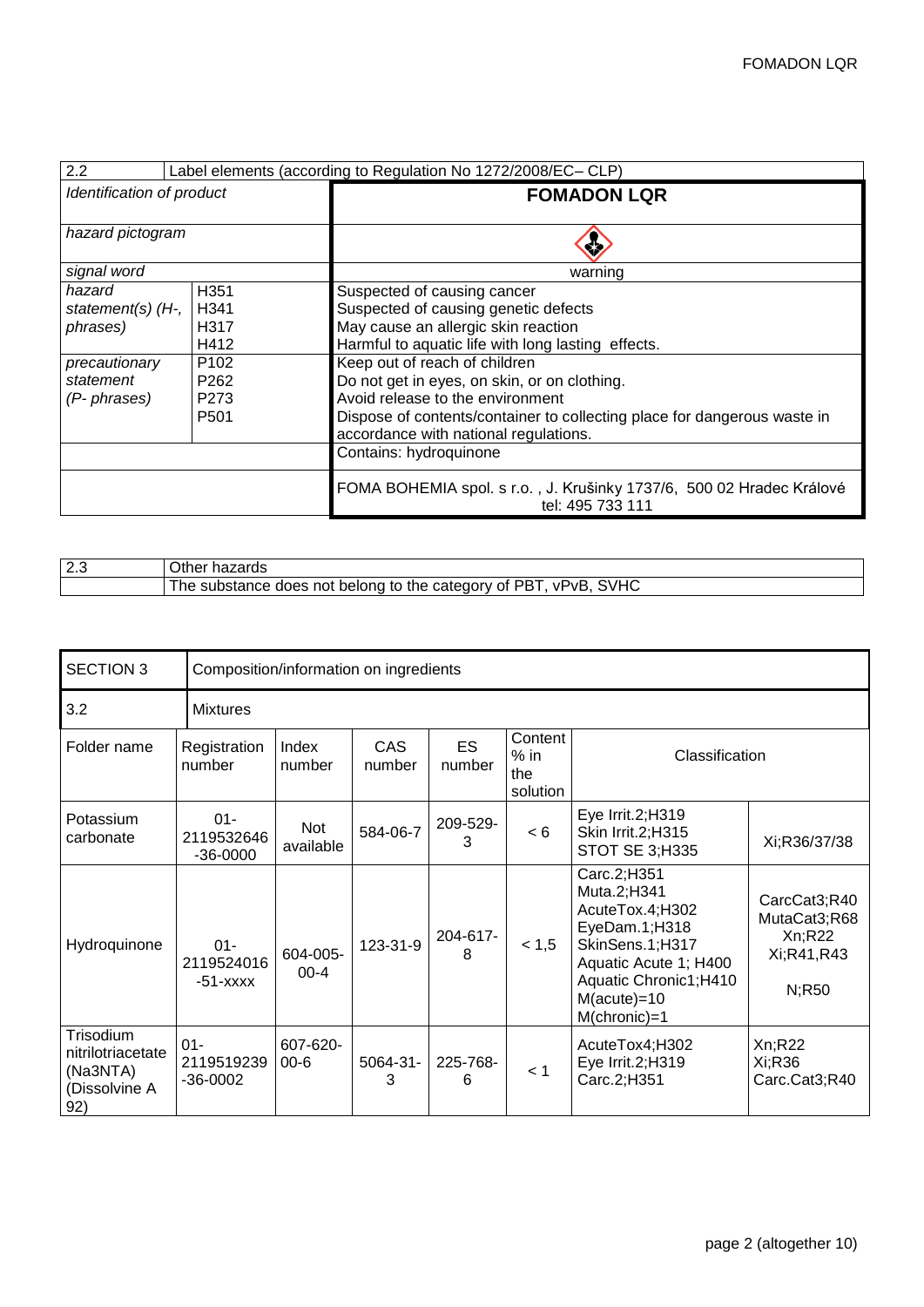| Fenidon B<br>220-180-<br>2654-57-<br>l (1-phenyl-4-<br>Not<br><b>Not</b><br>∣ methyl-<br>available<br>available<br>pyrazolidone) |  | AcuteTox.4:H302<br>i Skin Sens.1:H317<br>Aquatic Chronic 2:H411 | Xn:R22<br>Xi:R43<br>N:R51/53 |
|----------------------------------------------------------------------------------------------------------------------------------|--|-----------------------------------------------------------------|------------------------------|
|----------------------------------------------------------------------------------------------------------------------------------|--|-----------------------------------------------------------------|------------------------------|

Solution

(Full text R, H-phrases… section 16)

| <b>SECTION</b><br>4 | First aid measures                                                                                                                                                                                                                                                                                                                                                                                                                  |
|---------------------|-------------------------------------------------------------------------------------------------------------------------------------------------------------------------------------------------------------------------------------------------------------------------------------------------------------------------------------------------------------------------------------------------------------------------------------|
| 4.1                 | Description of first aid measures                                                                                                                                                                                                                                                                                                                                                                                                   |
|                     | Disabled person to lead from the contaminated area, bringing it into a state of peace and to facilitate<br>breathing by loosening clothing, watch, and if necessary to maintain its vital functions. If you are<br>experiencing symptoms of acute injury (shortness of breath, persistent cough, chest pain, nausea,<br>impaired sensory perception, fainting, etc.), call a physician or transport the injured person to a doctor. |
|                     | After contact with skin: Wash affected area thoroughly with water.                                                                                                                                                                                                                                                                                                                                                                  |
|                     | Eye Contact: Remove any contact lenses and eye as soon as possible wash with plenty water. If<br>necessary, open up violence cramped eyelids. Avoid contamination not contaminated eye wash<br>liquid Do not neutralize. Seek medical help.                                                                                                                                                                                         |
|                     | Exposure by inhalation: Remove patient to fresh air, lukewarm water rinse eyes, mouth and nasal<br>cavity.                                                                                                                                                                                                                                                                                                                          |
|                     | Ingestion: Affected person calm, clear water rinse. Place to drink a glass (about 0.4 dl) of cold water.<br>Do not induce vomiting. If affected persone vomit spontaneously, control to prevent inhalation of<br>vomit. Do not administer activated charcoal, and no neutralizing agent. Call a physician or transport<br>the affected person to a doctor.                                                                          |
| 4.2                 | Most important symptoms and effects, both acute and delayed                                                                                                                                                                                                                                                                                                                                                                         |
|                     | Not known                                                                                                                                                                                                                                                                                                                                                                                                                           |
| 4.3                 | Indication of any immediate medical attention and special treatment needed                                                                                                                                                                                                                                                                                                                                                          |
|                     | In the workplace, running water and soap.                                                                                                                                                                                                                                                                                                                                                                                           |

| Firefighting measures                                                                      |
|--------------------------------------------------------------------------------------------|
| Extinguishing media                                                                        |
| The product (liquid solution) is not flammable. Extinguishing agents adapt burning nearby. |
| Inappropriate extinguishing media: N.a.                                                    |
| Special hazards arising from the substance or mixture                                      |
| At elevated temperatures or by contact with acid can release sulphur dioxide               |
| Advice for firefighters: Breathing apparatus, workwear                                     |
|                                                                                            |

| <b>SECTION</b><br>l 6 | Accidental release measures                                                                                                                                                                                                                                                                                                                                                                 |
|-----------------------|---------------------------------------------------------------------------------------------------------------------------------------------------------------------------------------------------------------------------------------------------------------------------------------------------------------------------------------------------------------------------------------------|
| 6.1                   | Personal precautions, protective equipment and emergency procedures                                                                                                                                                                                                                                                                                                                         |
|                       | Zoom out persons not participating in the elimination of consequences of the accident out of reach.<br>Ventilate enclosed spaces. When removing the consequences of the accident using the prescribed<br>personal protective equipment. When working on the disposal of the accident contained breathing<br>apparatus and full protective suit. No smoking and treatment with an open fire. |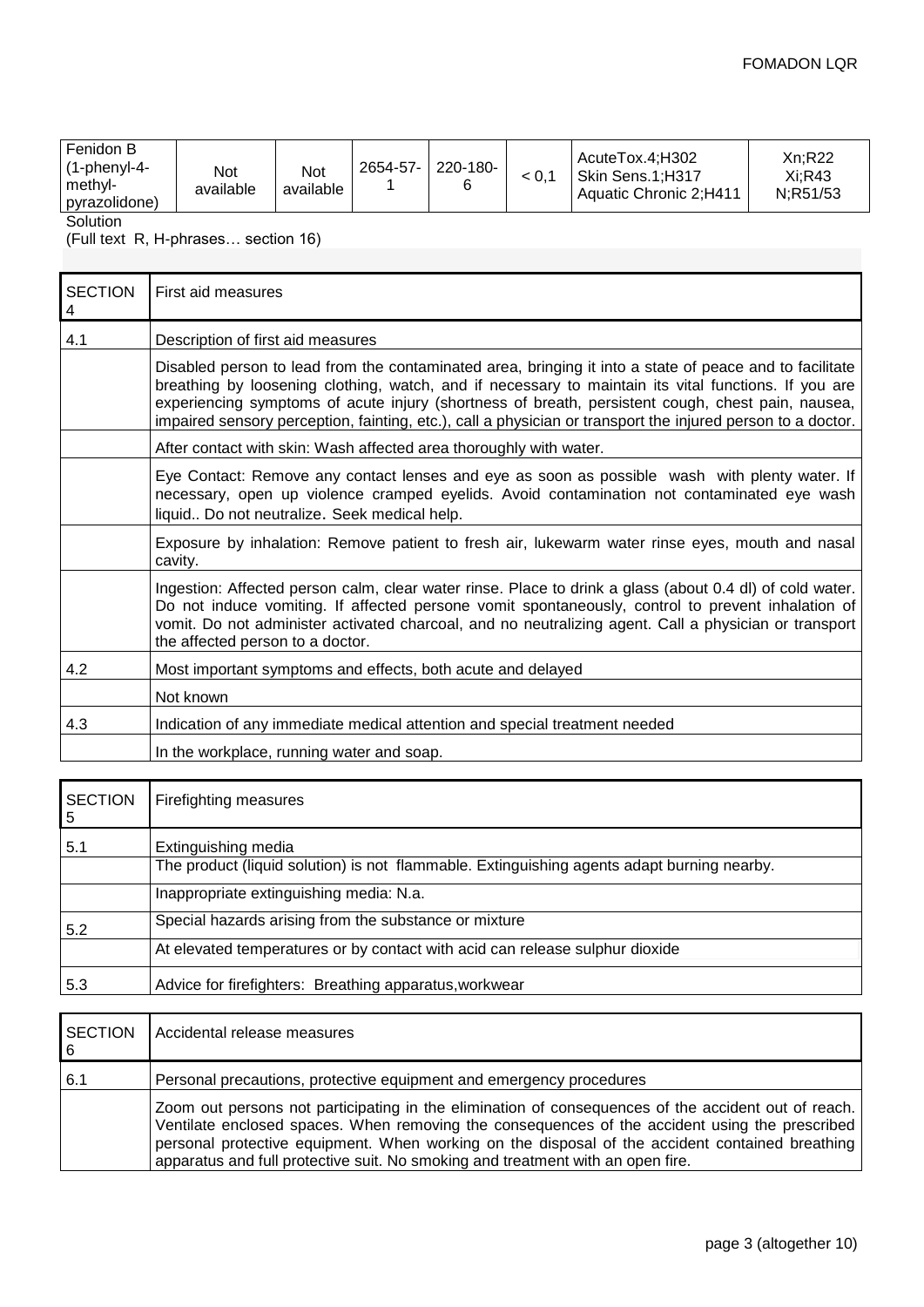| 6.2 | <b>Environmental precautions</b>                                                                                                            |
|-----|---------------------------------------------------------------------------------------------------------------------------------------------|
|     | Do not allow substance to enter soil, sewage system, surface and groundwater.                                                               |
| 6.3 | Methods and material for containment and cleaning up                                                                                        |
|     | Let soak it to inert absorption products. Rinse the affected area thoroughly with water. Small leak at<br>least strongly dilute with water. |
| 6.4 | Reference to other sections                                                                                                                 |
|     | See section 13                                                                                                                              |

| <b>SECTION</b> | Handling and storage                                                                                                                                                                                                                                                                                                                                                                                                                                                                              |
|----------------|---------------------------------------------------------------------------------------------------------------------------------------------------------------------------------------------------------------------------------------------------------------------------------------------------------------------------------------------------------------------------------------------------------------------------------------------------------------------------------------------------|
| 7.1            | Precautions for safe handling<br>While working to comply with basic requirements of safe work. Wear recommended personal protective<br>equipment. Avoid contact with eyes.<br>By manipulation prohibits eating, drinking and smoking, working with hot materials and open flame.<br>Equipment must be equipped with means of extinguishing in enclosed areas, ventilation should be<br>provided, either naturally or forced.<br>Workplaces must be kept clean and escape routes must remain free. |
| 7.2            | Conditions for safe storage, including any incompatibilities                                                                                                                                                                                                                                                                                                                                                                                                                                      |
|                | Store in original containers in a cool, dry and well ventilated place. Containers should be stored<br>separately from food. The working solution prepare according to the instructions.                                                                                                                                                                                                                                                                                                           |
| 7.3            | Specific end use(s)                                                                                                                                                                                                                                                                                                                                                                                                                                                                               |
|                | See in 1.2., Other uses - not available                                                                                                                                                                                                                                                                                                                                                                                                                                                           |

| <b>SECTION</b><br>8 | Exposure controls/personal protection                                                                                                                                                                                                                                                                                                                                                                                                                                       |                  |                        |  |  |  |
|---------------------|-----------------------------------------------------------------------------------------------------------------------------------------------------------------------------------------------------------------------------------------------------------------------------------------------------------------------------------------------------------------------------------------------------------------------------------------------------------------------------|------------------|------------------------|--|--|--|
| 8.1                 | Control parameters                                                                                                                                                                                                                                                                                                                                                                                                                                                          |                  |                        |  |  |  |
|                     | Government Regulation No 361/2007 Coll. - Conditions for health workers at work and occupational<br>exposure limits in the air of workplaces and ways of measuring and evaluating. (Czech)<br>Hydroquinone: PEL 2 mg/m <sup>3</sup><br>NPK-P $4 \text{ mg/m}^3$<br>Potassium carbonate  PEL 5 mg/m <sup>3</sup> NPK-P 10 mg/m <sup>3</sup><br>Substance is not listed in Notice. No.432/2003 Coll., Laying down limit values of biological exposure<br>tests: not available |                  |                        |  |  |  |
|                     | DNEL: (hydroquinone)                                                                                                                                                                                                                                                                                                                                                                                                                                                        | Workers          | General                |  |  |  |
|                     | Long-Term - derm., systemic. effect                                                                                                                                                                                                                                                                                                                                                                                                                                         | 128 mg/kg bw/day | 64 mg/kg bw/day        |  |  |  |
|                     | Long-Term - inhal., systemic. effect                                                                                                                                                                                                                                                                                                                                                                                                                                        | 7 mg/m $3$       | 1.74 mg/m <sup>3</sup> |  |  |  |
|                     | Long-Term - inhal., local. effect                                                                                                                                                                                                                                                                                                                                                                                                                                           | 1 mg/m $3$       | $0,5 \, \text{mg/m}^3$ |  |  |  |
|                     | PNEC: (hydroquinone)                                                                                                                                                                                                                                                                                                                                                                                                                                                        |                  |                        |  |  |  |
|                     | Freshwater<br>$0.114$ mg/l                                                                                                                                                                                                                                                                                                                                                                                                                                                  |                  |                        |  |  |  |
|                     | $0.0114$ mg/l<br>Seawater                                                                                                                                                                                                                                                                                                                                                                                                                                                   |                  |                        |  |  |  |
|                     | Soil<br>0.129 ug/kg sediment dw                                                                                                                                                                                                                                                                                                                                                                                                                                             |                  |                        |  |  |  |
|                     | Mikroorganisms in Sewasge Treatment Plant                                                                                                                                                                                                                                                                                                                                                                                                                                   | $0.71$ mg/l      |                        |  |  |  |
|                     | DNEL : (Potassium carbonate)                                                                                                                                                                                                                                                                                                                                                                                                                                                |                  |                        |  |  |  |
|                     |                                                                                                                                                                                                                                                                                                                                                                                                                                                                             | Workers          | General                |  |  |  |
|                     | Acute- inhal., local. effect                                                                                                                                                                                                                                                                                                                                                                                                                                                |                  | 10 mg/m $3$            |  |  |  |
|                     | Long-Term - derm., systemic. effect                                                                                                                                                                                                                                                                                                                                                                                                                                         |                  |                        |  |  |  |
|                     | Long-Term - inhal., local. effect                                                                                                                                                                                                                                                                                                                                                                                                                                           | 10 mg/m $3$      |                        |  |  |  |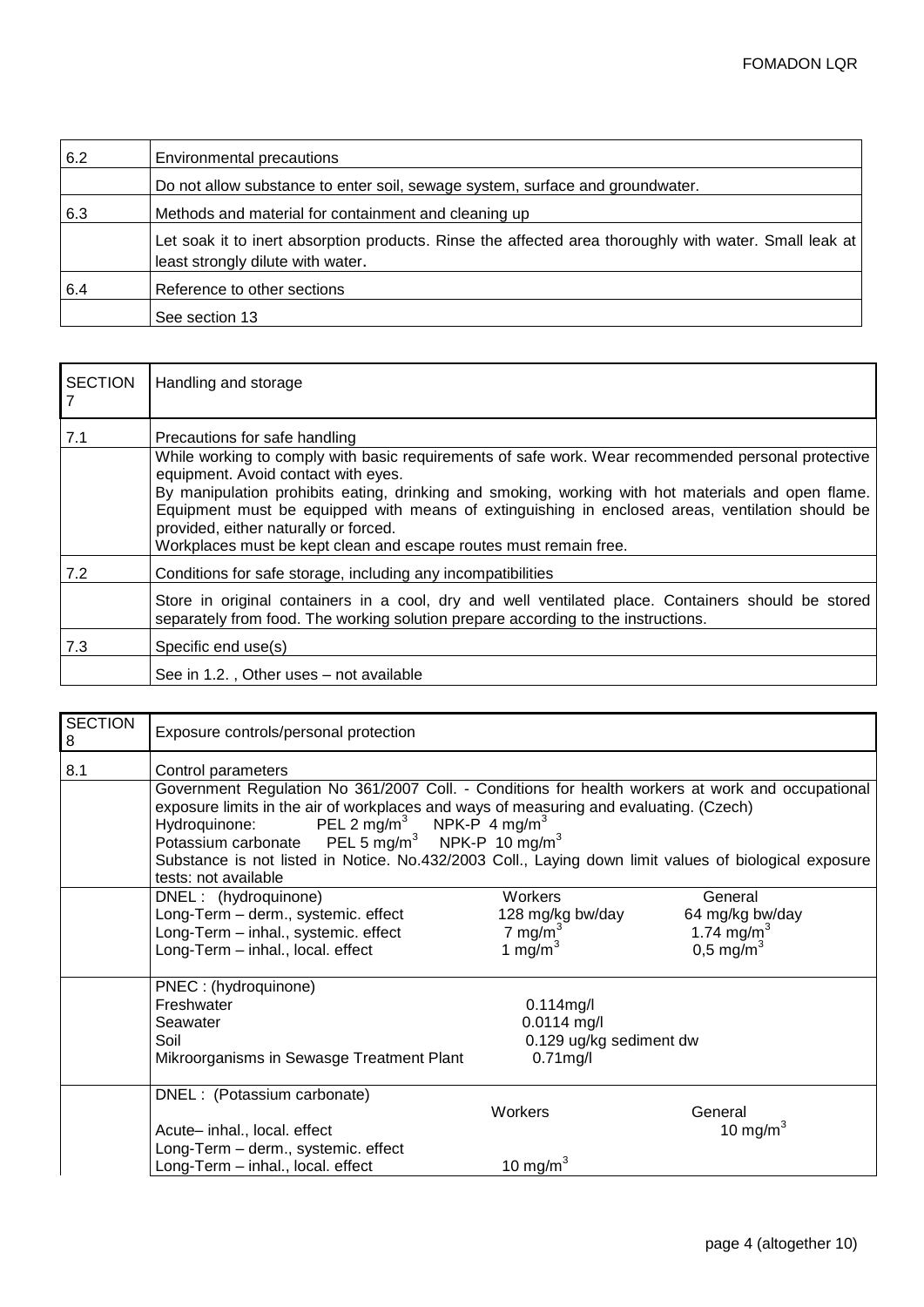| 8.2 | Exposure controls                                                                                                                                                                                                                                                                                                          |
|-----|----------------------------------------------------------------------------------------------------------------------------------------------------------------------------------------------------------------------------------------------------------------------------------------------------------------------------|
|     | Individual protection measures, incl. protective equipment                                                                                                                                                                                                                                                                 |
|     | Technical measures: Working with a local source of suction and running water for the irrigation needs of<br>the eyes, wash your hands or contaminated parts of the skin.                                                                                                                                                   |
|     | Tightly closed containers and equipment, natural and mechanical ventilation. Do not allow product to the<br>eyes, mouth, inhalation, skin contact. Do not eat, drink or smoke. Avoid contact with food substances<br>and drinks. After work wash hands with soap and water. Alternatively, take off contaminated clothing. |
|     | Respiratory protection: During normal handling is not required.                                                                                                                                                                                                                                                            |
|     | Hand protection: Use rubber (PE, nitril) gloves                                                                                                                                                                                                                                                                            |
|     | Eye protection: Safety glasses                                                                                                                                                                                                                                                                                             |
|     | Skin protection: Workwear                                                                                                                                                                                                                                                                                                  |
|     | Environmental exposure: Provide preventing spill into waterways, soil and drainage.                                                                                                                                                                                                                                        |

| <b>SECTION</b><br>9 | Physical and chemical properties                      |                 |  |
|---------------------|-------------------------------------------------------|-----------------|--|
| 9.1                 | Information on basic physical and chemical properties |                 |  |
|                     | Appearance                                            | Yellow liquid   |  |
|                     | Odour                                                 | nonspecific     |  |
|                     | pH                                                    | cca 10,5        |  |
|                     | Melting point/freezing point                          | cca 0°C         |  |
|                     | Initial boiling point and boiling range               | cca 100 °C      |  |
|                     | Flash point                                           | Fireproof       |  |
|                     | Evaporation rate                                      | N.a.            |  |
|                     | Flammability                                          | Incombustible   |  |
|                     | Upper/lower flammability or explosive<br>limits       | Irrelevant      |  |
|                     | Vapour pressure                                       | <20 mbar        |  |
|                     | Vapour density                                        | Unknown         |  |
|                     | Oxidising properties                                  | No              |  |
|                     | Relative density                                      | 1.15 $g/cm^{3}$ |  |
|                     | Solubility - watter                                   | Solution        |  |
|                     | Partition coefficient:<br>n-octanol/water             | Unknown         |  |
|                     | Auto-ignition temperature                             | Irrelevant      |  |
|                     | Decomposition temperature                             | N.a.            |  |
|                     | Viscosity;                                            | N.a.            |  |
|                     | <b>Explosive properties</b>                           | No              |  |
| 9.2                 | Other information                                     |                 |  |
|                     | Fat solubility                                        | N.a.            |  |
|                     | Conductivity                                          | N.a.            |  |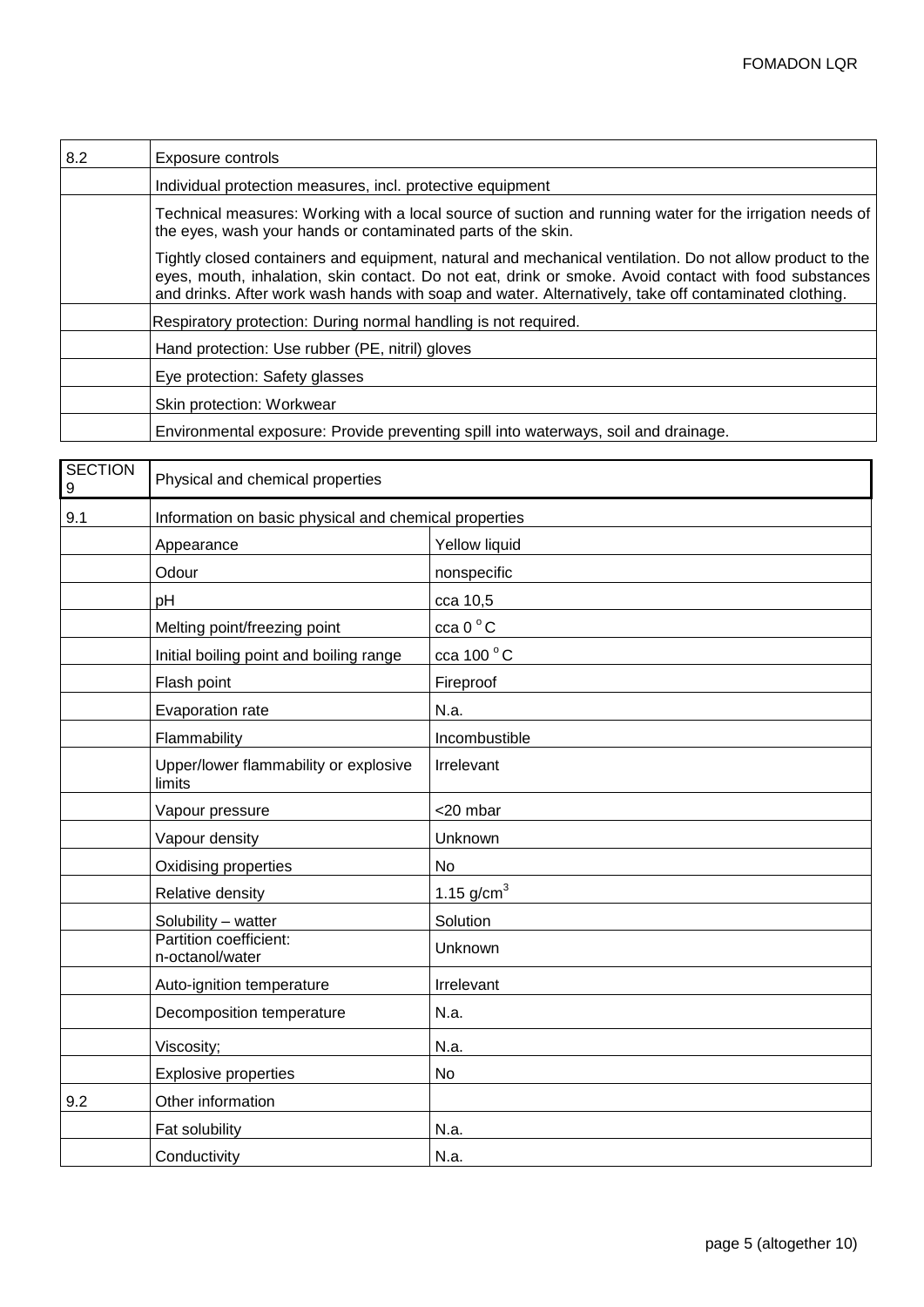| <b>SECTION</b><br>10 | Stability and reactivity                                                                |
|----------------------|-----------------------------------------------------------------------------------------|
| 10.1                 | Reactivity                                                                              |
|                      | Under normal conditions the product is stable                                           |
| 10.2                 | Chemical stability                                                                      |
|                      | Under normal conditions the product is stable                                           |
| 10.3                 | Possibility of hazardous reactions                                                      |
|                      | Strong minerale acids                                                                   |
| 10.4                 | Conditions to avoid                                                                     |
|                      | High temperature                                                                        |
| 10.5                 | Incompatible materials                                                                  |
|                      | Alluminium                                                                              |
| 10.6                 | <b>Hazardous Decomposition Products</b>                                                 |
|                      | Possible development of sulfur dioxide at elevated temperatures and reaction with acids |

| <b>SECTION</b><br>11                                                                                                | Toxicological informations                                               |                                                                                |
|---------------------------------------------------------------------------------------------------------------------|--------------------------------------------------------------------------|--------------------------------------------------------------------------------|
| 11.1                                                                                                                | Information on toxicological effects                                     |                                                                                |
| Acute toxicity                                                                                                      |                                                                          | Based on available data, the criteria for this classification are not match up |
| Skin corrosion/irritation                                                                                           |                                                                          | Based on available data, the criteria for this classification are not match up |
|                                                                                                                     | Serious eye damage/eye irritation                                        | Based on available data, the criteria for this classification are not match up |
|                                                                                                                     | Respiratory or skin sensitisation                                        | May cause an allergic skin reaction                                            |
| Germ cell mutagenicity                                                                                              |                                                                          | Suspected of causing genetic defects                                           |
| Carcinogenicity                                                                                                     |                                                                          | Suspected of causing cancer                                                    |
| Reproductive toxicity                                                                                               |                                                                          | Based on available data, the criteria for this classification are not match up |
| Specific target organ toxicity<br>single exposure                                                                   |                                                                          | Based on available data, the criteria for this classification are not match up |
| Specific target organ toxicity<br>repeated exposure                                                                 |                                                                          | Based on available data, the criteria for this classification are not match up |
| Aspiration hazard                                                                                                   |                                                                          | Based on available data, the criteria for this classification are not match up |
| 29 mg/kg (hydroquinone)<br>$LDL_0$ oral, human : $\Rightarrow$<br>> 320 mg/kg (hydroquinone)<br>$LD_{50}$ oral rat: |                                                                          |                                                                                |
| $LD_{50}$ derm., rat : > 9000 mg/kg (hydroquinone)                                                                  |                                                                          |                                                                                |
| Likely routes of exposure and symptoms related to the physical, chemical and toxicological characteristics:         |                                                                          |                                                                                |
| Toxicity oral. (ingestion / swallowing):                                                                            |                                                                          |                                                                                |
|                                                                                                                     | Acute toxicity: $LD_{50}$ oral rat:<br>> 2000mg/kg (potassium carbonate) |                                                                                |
| Ingestion may cause irritation or burns to the digestive tract. It causes nausea.                                   |                                                                          |                                                                                |
| Toxicity inhal. (inhalation):                                                                                       |                                                                          |                                                                                |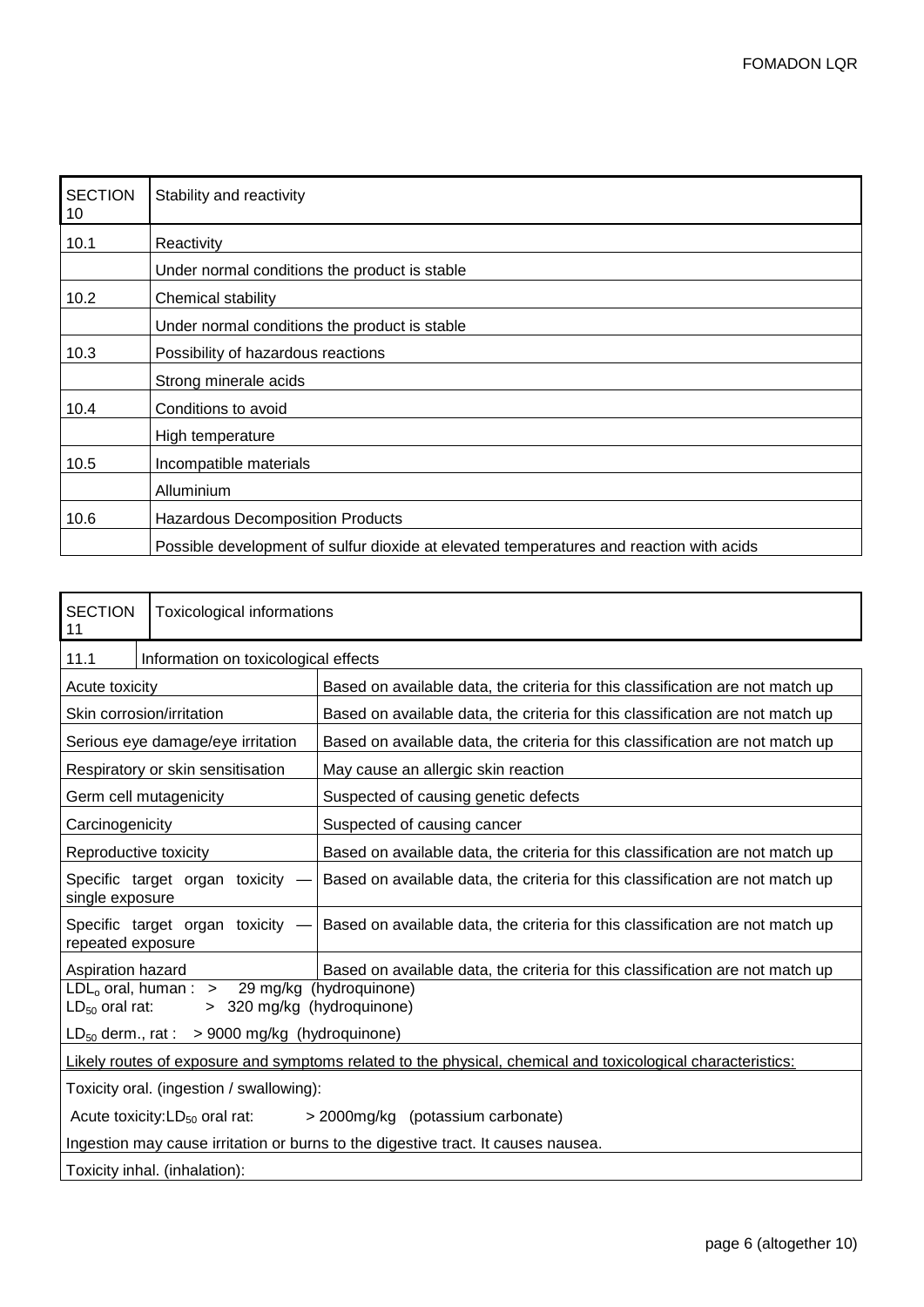The product (solution) is not dangerous.

Toxicity dermal.

May cause an allergic skin reaction

Eye Contact:

Causes moderate eye irritation

Immediate, delayed and chronic effects of short and long term exposure: Suspected of causing cancer and genetic defects

| <b>SECTION</b> | Ecological information                                                                                                                                                                                                                                           |  |
|----------------|------------------------------------------------------------------------------------------------------------------------------------------------------------------------------------------------------------------------------------------------------------------|--|
| 12             |                                                                                                                                                                                                                                                                  |  |
| 12.1           | <b>Toxicity</b>                                                                                                                                                                                                                                                  |  |
|                | $LC_{50}$ (fish)/96hod:<br>0.15 mg/l (hydroquinone)<br>$EC_{50}$ (daphnia)/24hod:<br>$0.11 \text{ mg/l}$<br>(hydroquinone)<br>$EC_{50}$ (water algae)/72hod: 0.33 mg/l (hydroquinone)<br>LC <sub>50</sub> (pimephales promelas)/96hour: 0.044mg/l (hydroquinone) |  |
| 12.2           | Persistence and degradability                                                                                                                                                                                                                                    |  |
|                | Hydroquinone is considered to be biologically degradable (test OECD 301 C)                                                                                                                                                                                       |  |
| 12.3           | Bioaccumulative potential                                                                                                                                                                                                                                        |  |
|                | It is not expected                                                                                                                                                                                                                                               |  |
| 12.4           | Mobility in soil                                                                                                                                                                                                                                                 |  |
|                | N.a., the product is soluble in water                                                                                                                                                                                                                            |  |
| 12.5           | Results of PBT and vPvB assessment                                                                                                                                                                                                                               |  |
|                | Not available. Substances are not identified as a PBT or vPvB                                                                                                                                                                                                    |  |
| 12.6           | Other adverse effects                                                                                                                                                                                                                                            |  |
|                | $W$ GK = 1                                                                                                                                                                                                                                                       |  |

| <b>SECTION</b> | Disposal considerations                                                           |                                                                                                                                                                                                                                                                                   |
|----------------|-----------------------------------------------------------------------------------|-----------------------------------------------------------------------------------------------------------------------------------------------------------------------------------------------------------------------------------------------------------------------------------|
| 13             |                                                                                   |                                                                                                                                                                                                                                                                                   |
| 13.1           | Waste treatment methods                                                           |                                                                                                                                                                                                                                                                                   |
|                | Code and type of waste                                                            | 09 01 01 $^*$ – aqueous developer solutions                                                                                                                                                                                                                                       |
|                |                                                                                   | 15 01 10 * - packaging containing residues of hazardous<br>substances                                                                                                                                                                                                             |
|                | The recommended method of<br>disposal of the substance/<br>preparation:           | Spilled product let soak up with inert absorbent material and pass<br>the person authorized to remove. Must not be disposed of with<br>household or other waste. Do not wash into sewers.                                                                                         |
|                | The recommended method of<br>of<br>contaminated<br>disposal<br>product packaging: | Emptied containers (after thorough flushing) can be reused, or to<br>defer to container, designated for separate collection (plastics).<br>Possible slight residuals of hydrochinone in the empty, rinsed container, transform<br>into harmless chinone form. (oxidation process) |
|                | Waste legislation                                                                 | Directive No. 2008/98/ES                                                                                                                                                                                                                                                          |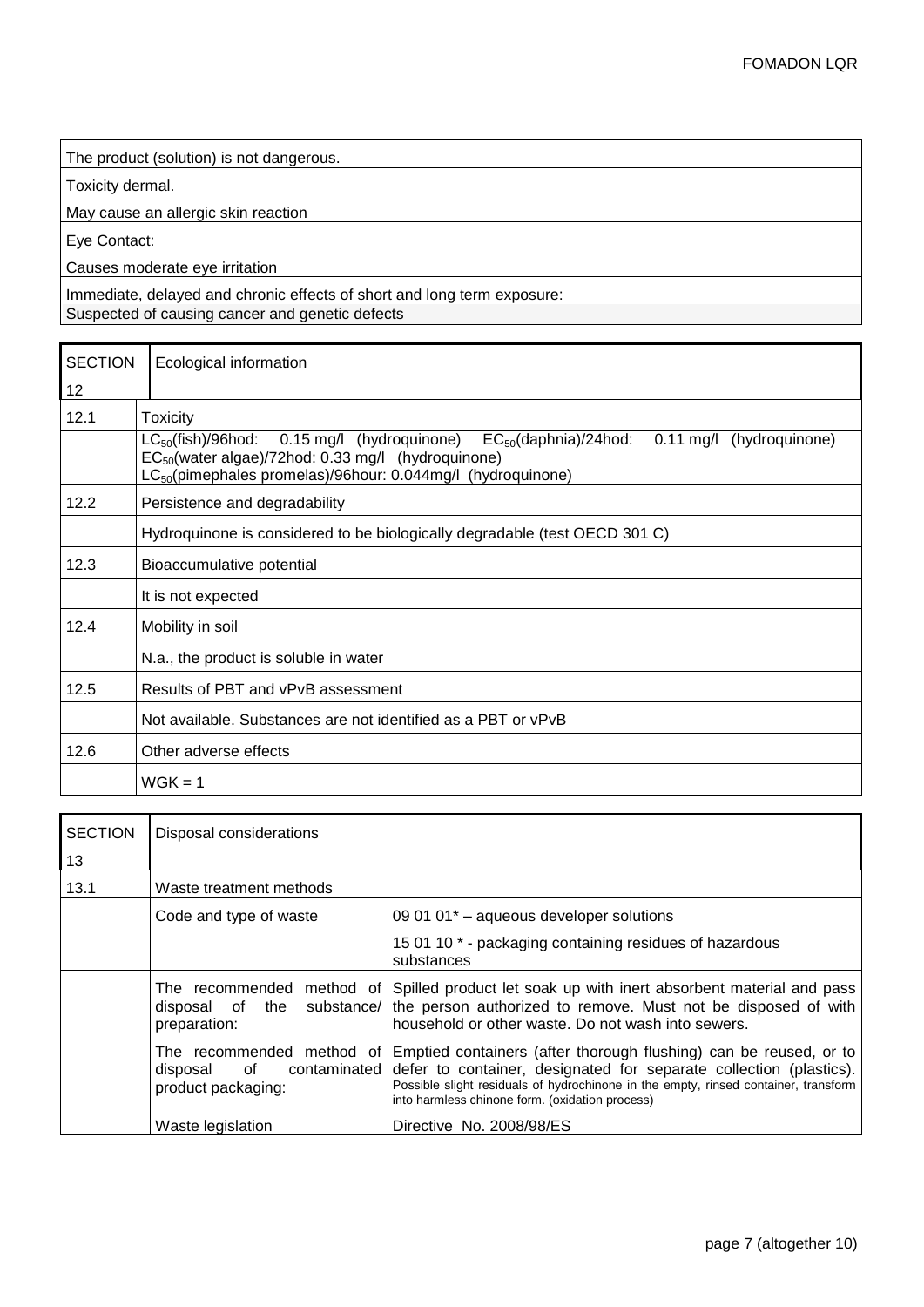| 14 |
|----|
|----|

Land transport (road / rail) ADR/RID, Maritime transport IMDG, Air transport ICAO-TI and IATA-DGR:

For the transport of the product **is not** classified as a dangerous thing (goods).

| 14.1 | UN number                                                                   |                |
|------|-----------------------------------------------------------------------------|----------------|
| 14.2 | UN proper shipping name                                                     |                |
| 14.3 | Transport hazard class(es)                                                  |                |
| 14.4 | Packing group                                                               |                |
|      | Classification code                                                         |                |
|      | Kemmler code                                                                |                |
|      | Labels                                                                      |                |
| 14.5 | Environmental hazards                                                       | see SECTION 12 |
| 14.6 | Special precautions for user                                                |                |
| 14.7 | Transport in bulk according to Annex II of<br>MARPOL 73/78 and the IBC Code |                |

| 15   | <b>SECTION</b> Regulatory information                                                                                                                                                                                                                                                                                                                                                                                                                                                                                                                             |
|------|-------------------------------------------------------------------------------------------------------------------------------------------------------------------------------------------------------------------------------------------------------------------------------------------------------------------------------------------------------------------------------------------------------------------------------------------------------------------------------------------------------------------------------------------------------------------|
| 15.1 | Safety, health and environmental regulations/legislation specific for the substance or mixture                                                                                                                                                                                                                                                                                                                                                                                                                                                                    |
|      | Regulation (EC) No 1907/2006, registration, evaluation, autorisation, restriction chemicals (REACH)<br>Regulation (EC) No 453/2010<br>Regulation (EC) No 1272/2008 of the European Parliament and of the Council on classification,<br>labelling and packaging of substances and mixtures<br>Direction No 67/548/EHS (DSD), 1999/45/ES (DPD)<br>Act No. 350/2011 Coll. On chemical substances and mixtures<br>Decree No. 381/2001 Coll. Establishing the Waste Catalogue.<br>Government Regulation No. 361/2007 Coll. On the health conditions of workers at work |
|      | European Agreement concerning the international carriage of dangerous goods (ADR) applicable as<br>from 1. January 2015<br>IMDG Code, MSC 93/22/Add.2<br>IATA Dangerous Goods Regulations, 56th Edition                                                                                                                                                                                                                                                                                                                                                           |
| 15.2 | Chemical safety assessment                                                                                                                                                                                                                                                                                                                                                                                                                                                                                                                                        |
|      | The chemical safety assessment for the product was n made.                                                                                                                                                                                                                                                                                                                                                                                                                                                                                                        |

| <b>SECTION</b><br>16   |                                   |  |
|------------------------|-----------------------------------|--|
| Abbreviations, symbols |                                   |  |
| Carc.2                 | Carcinogenity (Category 2)        |  |
| Muta 2                 | Mutagenity (Category 2)           |  |
| Eye Dam.1              | Serious eye damage (Category 1)   |  |
| Skin Sens.1            | Skin sensibilisation (Category 1) |  |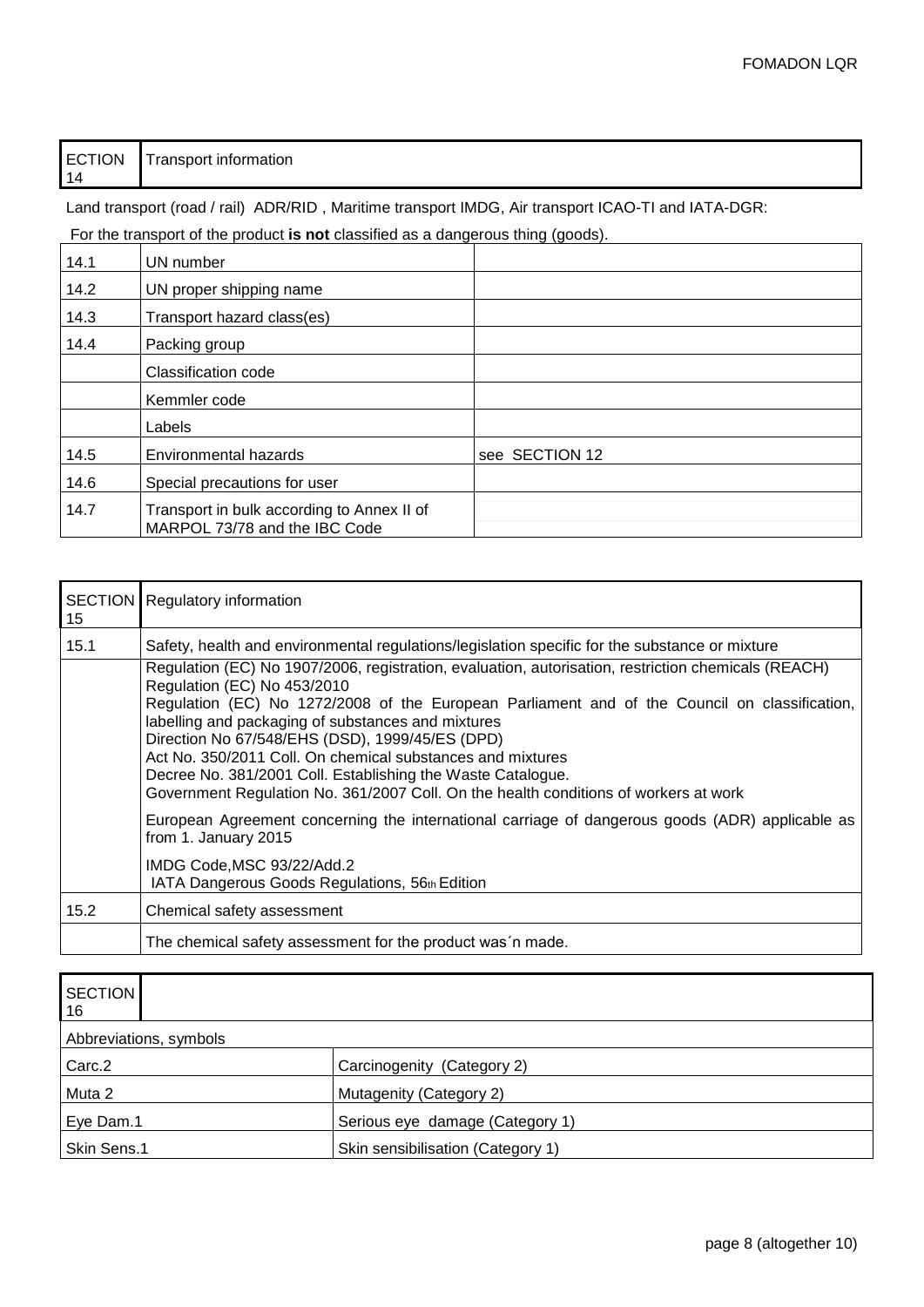| Acute Tox.4            | Hazardous to the aquatic environment, acute (Category 4)   |
|------------------------|------------------------------------------------------------|
| Eye Irrit.2            | Serious eye irritation (Cat. 2)                            |
| <b>Aquatic Acute 1</b> | Hazardous to the aquatic environment, acute (Category 1)   |
| AquaticChronic 2       | Hazardous to the aquatic environment, chronic (Category 2) |
| AquaticChronic 3       | Hazardous to the aquatic environment, chronic (Category 3) |
| Carc.Cat.3             | Carcinogenity (Category 3)                                 |
| Muta.Cat.3             | Mutagenity (Category 3)                                    |
| С                      | caustic                                                    |
| Xn                     | harmfull                                                   |
| Χi                     | irritation                                                 |
| Ν                      | hazardous to the aquatic environment                       |
| <b>CLP</b>             | Regulation (ES) č.1272/2008                                |
| <b>DPD</b>             | Direction (ES) 1999/45/ES                                  |
| <b>PBT</b>             | Persistent, bioaccumulation, toxic                         |
| vPvB                   | High persistent, high bioaccumulation                      |
| <b>SVHC</b>            | Substance of very hight concerns                           |
| <b>DNEL</b>            | Derivated No-Effect Level                                  |
| <b>PNEC</b>            | <b>Prediction No-Effect Concentration</b>                  |

| Materials used for the processing of safety data sheet |                                                            |
|--------------------------------------------------------|------------------------------------------------------------|
| Information provided by the producter                  |                                                            |
|                                                        | Material Safety Data Sheets (MSDS) for chemical substances |
| R, H-phrases:                                          |                                                            |
| H351                                                   | Suspected of causing cancer                                |
| H341                                                   | Suspected of causing genetic defects                       |
| H302                                                   | Harmful if swallowed                                       |
| H318                                                   | Causes serious eye damage                                  |
| H317                                                   | May cause an allergic skin reaction                        |
| H319                                                   | Causes servus eye irritation.                              |
| H400                                                   | Very toxic to aquatic life                                 |
| H410                                                   | Very toxic to aquatic life with long lasting effects       |
| H411                                                   | Toxic to aquatic life with long lasting effects            |
| H412                                                   | Harmful to aquatic life with long lasting effects          |
| H315                                                   | Causes skin irritation.                                    |
| R40                                                    | Limited evidence of a carcinogenic effect                  |
| <b>R68</b>                                             | Possible risk of irreversible effects                      |
| R36                                                    | Causes serious eye irritation                              |
| <b>R22</b>                                             | Harmful if swallowed                                       |
| R41                                                    | Risk of serious damage to eyes                             |
| R43                                                    | May cause sensitisation by skin contact                    |